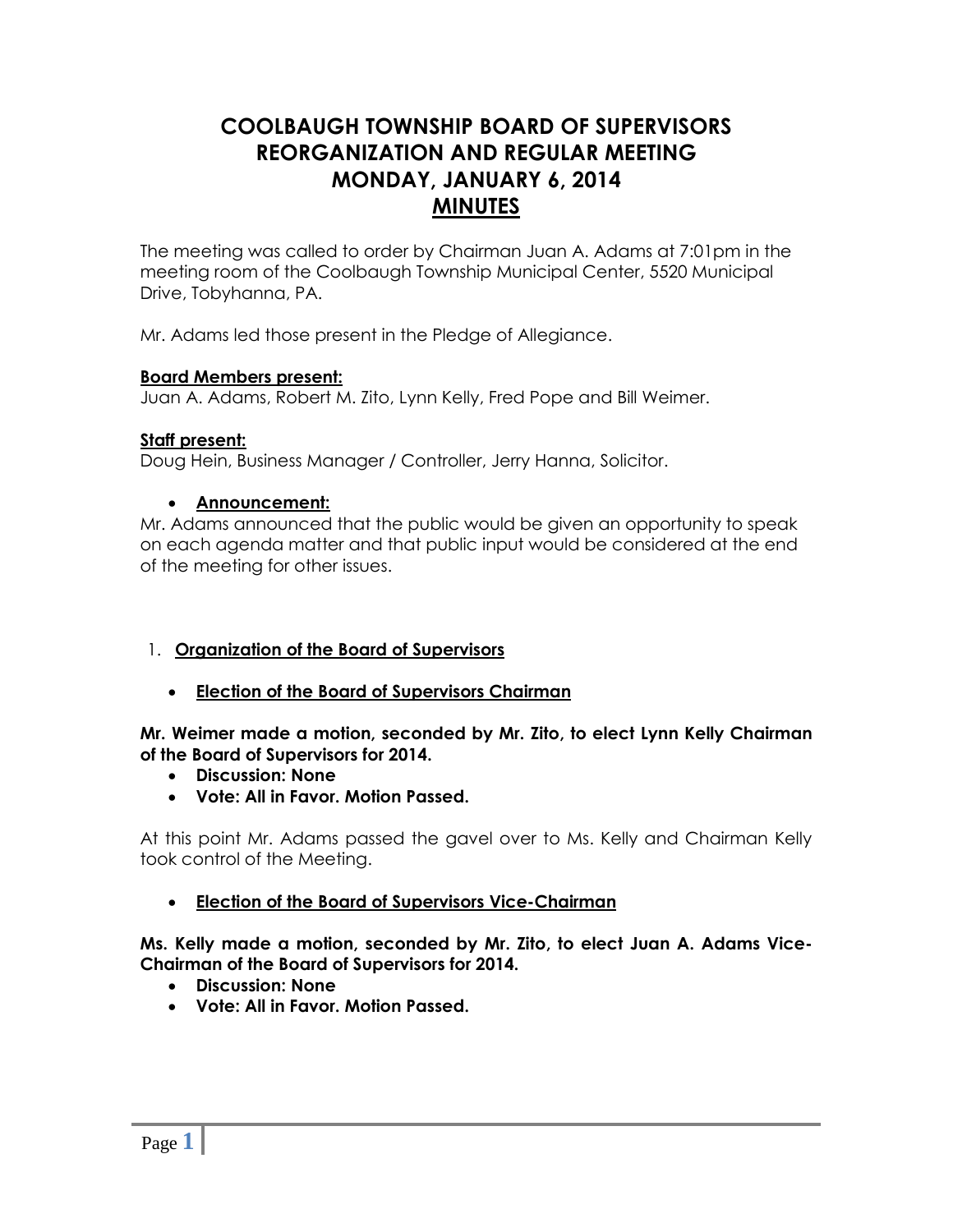## 2. **Appointment or Reappointment of Other Township Officials**

## **Township Secretary**

**Ms. Kelly made a motion to appoint Robert M. Zito Township Secretary at the hourly rate set by the Township Auditors for 10 hours per week and to appoint Linda Frutchey as Associate Township Secretary at the hourly rate of \$32.05 for 30 hours per week with benefits allowable for part time employees per the township personnel manual and the Affordable Care Act. The motion died for lack of a second.**

## **Township Treasurer**

**Ms. Kelly made a motion, seconded by Mr. Weimer, to appoint Patricia Eden Township Treasurer for 2014.**

- **Discussion: None**
- **Vote: All in Favor. Motion Passed.**
- **Assistant Township Treasurer**

**Ms. Kelly made a motion, seconded by Mr. Adams, to appoint Fred Pope Assistant Township Treasurer for 2014.**

- **Discussion: None**
- **Vote: All in Favor. Motion Passed.**
- **Roadmaster**

**Ms. Kelly made a motion, seconded by Mr. Zito, to appoint Bill Weimer Roadmaster for 2014, with no renumeration, and that this position will be a liaison to the Department of Public Works**

- **Discussion: None**
- **Vote: All in Favor. Motion Passed**
- 3. **Appointment of Reappointment of Solicitors**
	- **Township Solicitor**

**Mr. Zito made a motion, seconded by Mr. Adams, to appoint Jerry Hanna Township Solicitor for 2014, at the rates detailed in Mr. Hanna's letter of October 8, 2013.**

- **Discussion: None**
- **Vote: All in Favor. Motion Passed.**
- **Planning Commission Solicitor**

**Ms. Kelly made a motion, seconded by Mr. Pope, to appoint H. Clark Connor Planning Commission Solicitor for 2014, at the rate detailed in Mr. Connor's letter of October 16, 2013.**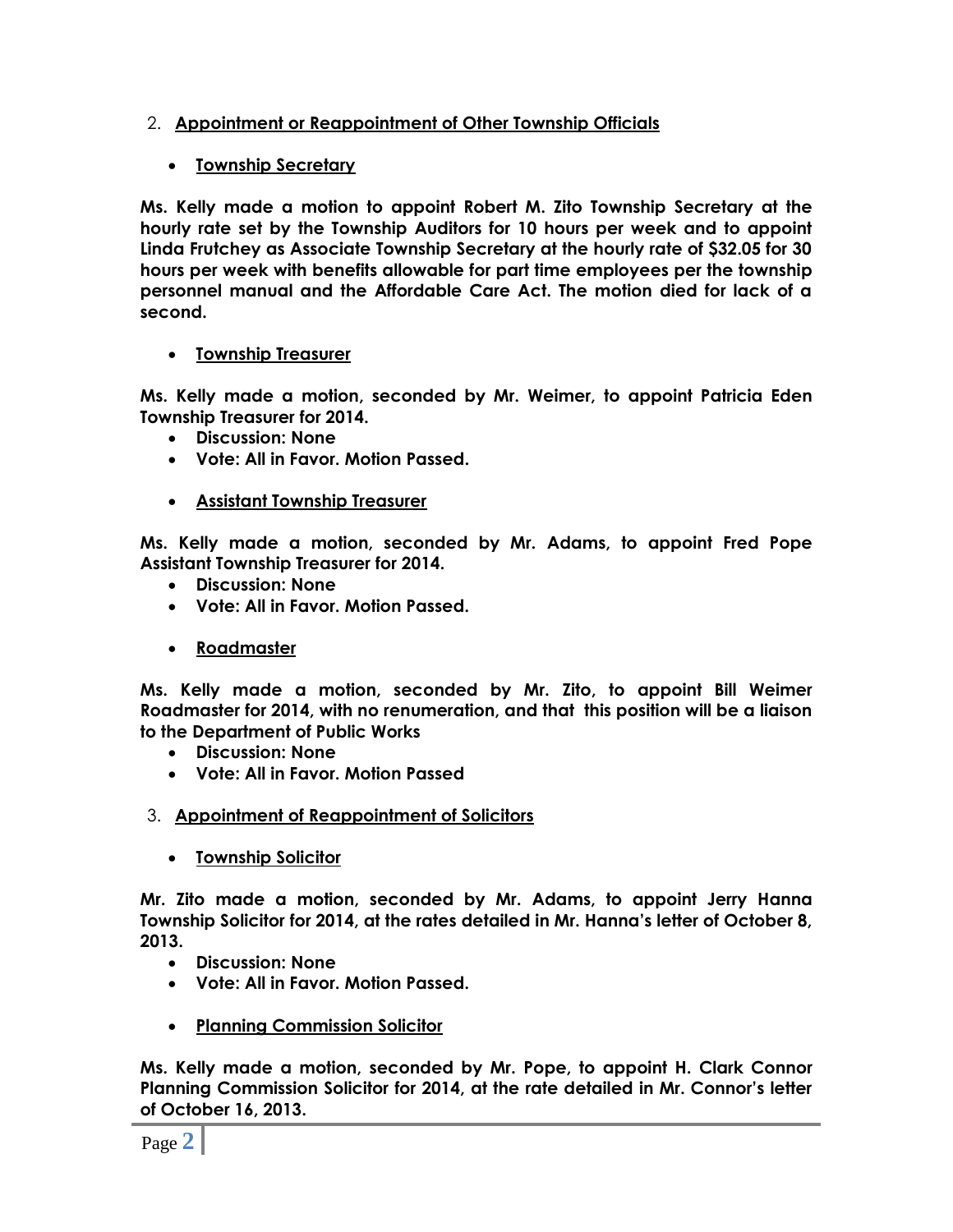- **Discussion: None**
- **Vote: All in Favor. Motion Passed.**
- **Zoning Hearing Board Solicitor**

**Ms. Adams made a motion, seconded by Mr. Weimer, to appoint H. Clark Connor Zoning Hearing Board Solicitor for 2014, at the rate detailed in Mr. Connor's letter of October 16, 2013.**

- **Discussion: None**
- **Vote: All in Favor. Motion Passed.**

## 4. **Appointment of Township Engineer and Sewage Enforcement Officers**

**Township Engineer**

**Ms. Adams made a motion, seconded by Ms. Kelly, to appoint Russ Kresge of Gilmore & Associates Township Engineer for 2014, at the rates detailed in Mr. Kresge's letter of November 1, 2013.**

- **Discussion: None**
- **Vote: All in Favor. Motion Passed.**
- **Sewage Enforcement Officers**

**Mr. Zito made a motion, seconded by Mr. Adams, to appoint Jacob A. Schray, Scott J. Brown, Austin A. Young and Jeffrey T. Huff of Hanover Engineering Sewage Enforcement Officers for 2014, at the rates detailed in Mr. Brown's letter of December 12, 2013.**

- **Discussion: None**
- **Vote: All in Favor. Motion Passed.**

### 5. **Township Resolution Number 01-2014 – Re: Depositories of Township Funds**

In this resolution, the Board of Supervisors considered Penn Security Bank, N.A. (now Peoples Security Bank), First Keystone Community Bank, PLGIT, PLGIT/ARM and Principal Financial Group for depositories of Township funds for the year 2014.

**Mr. Zito made a motion, seconded by Mr. Adams, to adopt Penn Security Bank, N.A. (now Peoples Security Bank), First Keystone Community Bank, PLGIT, PLGIT/ARM and Principal Financial Group as depositories for Township funds for the year 2014.**

- **Discussion: None**
- **Vote: All in Favor. Motion Passed.**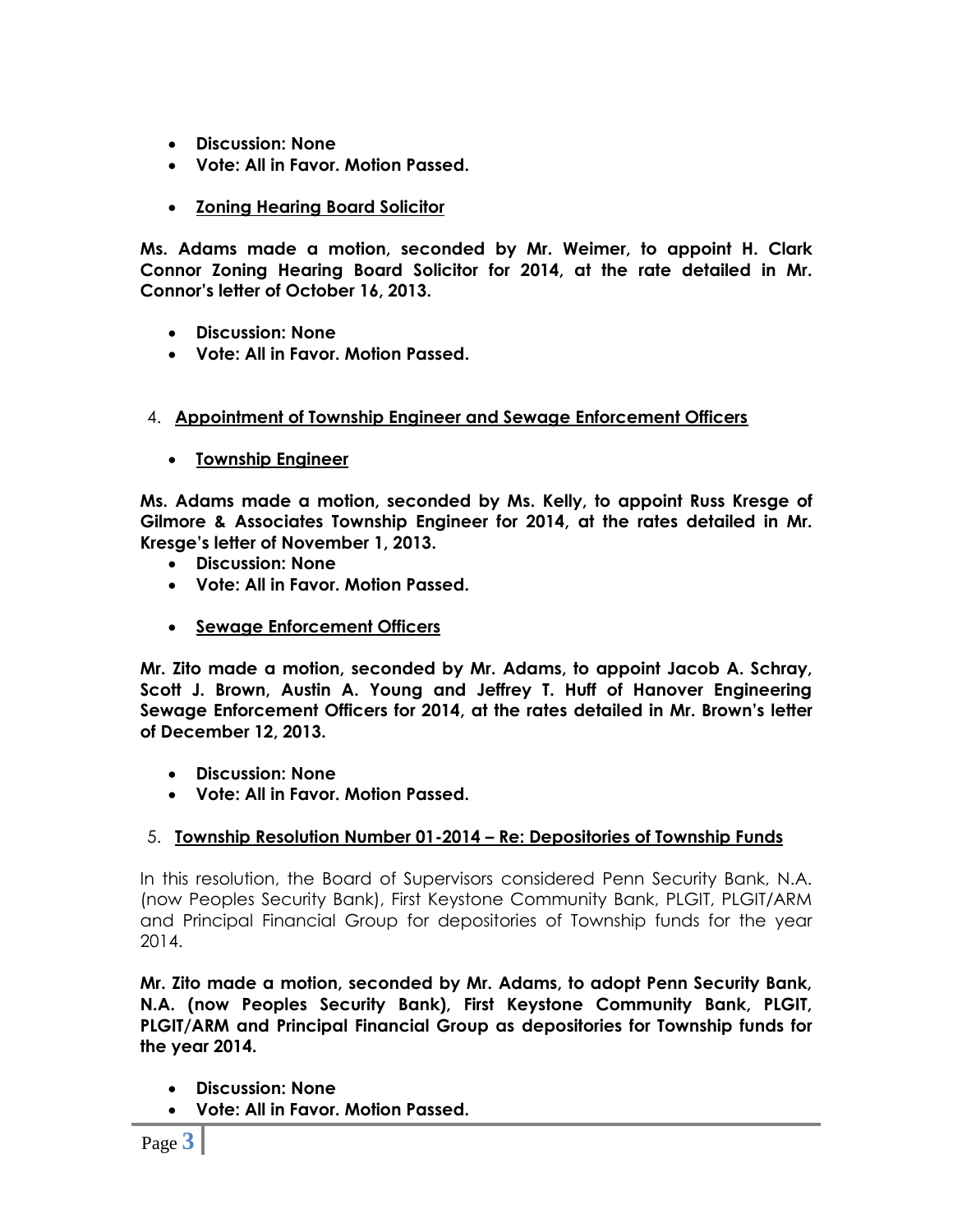## 6. **Establish the Amount of the Treasurer's Bond - \$500,000.00**

**Mr. Weimer made a motion, seconded by Mr. Pope, to establish the Treasurer's Bond for the year 2014 at the amount of \$500,000.00.**

- **Discussion: None**
- **Vote: All in Favor. Motion Passed.**

#### 7. **Appointment of Municipal Representative and Alternate Municipal Representative to serve on the Monroe County Tax Collection Committee**

Ms. Kelly told those present that currently Mr. Hein serves as the Township Representative and Mr. Zito serves as Alternate Township Representative. Mr. Zito stated that he was not interested in reappointment.

**Ms. Kelly made a motion, seconded by Mr. Zito, to appoint Doug Hein as Municipal Representative to serve on the Monroe County Tax Collection Committee for the year 2014.**

- **Discussion: None**
- **Vote: All in Favor. Motion Passed.**

#### 8. **One appointment of to the Environmental Advisory Council (EAC) – term ending December 31, 2017**

Ms. Kelly reviewed the letters of interest submitted to the Township for this position.

**Mr. Zito made a motion, seconded by Mr. Pope, to appoint Joseph Oboyle to the Environmental Advisory Council (EAC) – term ending December 31, 2017.**

- **Discussion: None**
- **Vote: All in Favor. Motion Passed.**
- **Board of Supervisors appointment of Chairman to the EAC**

**Ms. Kelly made a motion, seconded by Mr. Adams, to appoint Karen Green as Chairman of the EAC for the year 2014.**

- **Discussion: None**
- **Vote: All in Favor. Motion Passed.**

#### 9. **Two (2) appointments of to the Parks and Recreation Commission – terms ending December 31, 2017 and December 31, 2018**

Ms. Kelly reviewed the letters of interest submitted to the Township for these positions

Page **4**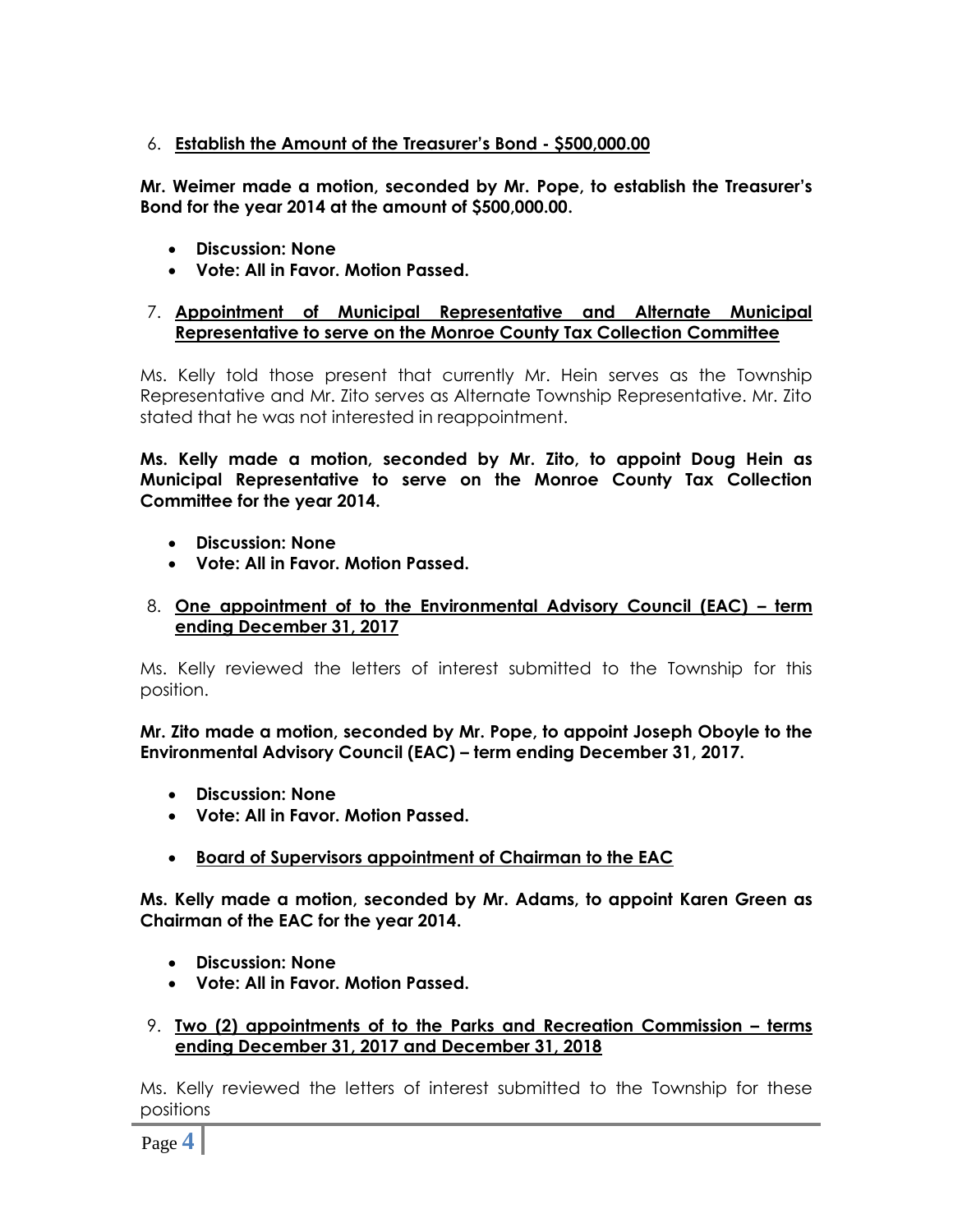**Mr. Pope made a motion, seconded by Mr. Adams, to appoint Keith Hudson (term ending 12/31/2017) and Joseph Oboyle (term ending 12/31/2018) to the Parks and Recreation Commission.**

- **Discussion: None**
- **Vote: All in Favor. Motion Passed.**
- **Appointment of Board Liaison to the Parks and Recreation Commission**

Ms. Kelly expressed interest in remaining as Parks and Recreation Liaison.

**Mr. Zito made a motion, seconded by Mr. Weimer, to appoint Lynn Kelly as Board Liaison to the Parks and Recreation Commission for the year 2014.**

- **Discussion: None**
- **Vote: All in Favor. Motion Passed.**

#### 10. **One appointment to the Planning Commission – term ending December 31, 2017**

Ms. Kelly reviewed the letters of interest submitted to the Township for this position.

#### **Mr. Weimer made a motion, seconded by Mr. Adams, to appoint Kevin Ambrogio to the Planning Commission – term ending December 31, 2017.**

- **Discussion:** Mr. Zito stated that while he respected Mr. Ambrogio, he felt that Mr. Andrew Sterner has served the Township and Planning Commission with distinction for many years, most recently as PC Chairman, and that he felt Mr. Sterner deserved reappointment. He stated, therefore, that he would be opposing the motion.
- **Vote: Four YES, One OPPOSED (Mr. Zito). Motion Passed.**

### 11. **One appointment to the Pocono Mountain Public Library Board of Trustees – term ending December 31, 2016**

Prior to the consideration of any motion, Ms. Kelly stated that as an employee of PMPL, she would be abstaining from this vote. She then reviewed the letters of interest submitted to the Township for this position.

**Mr. Pope made a motion, seconded by Mr. Adams, to appoint Phyllis Williams to the Pocono Mountain Public Library Board of Trustees for a term ending December 31, 2016**

- **Discussion: None**
- **Vote: Four YES, One ABSTAIN (Ms. Kelly). Motion Passed.**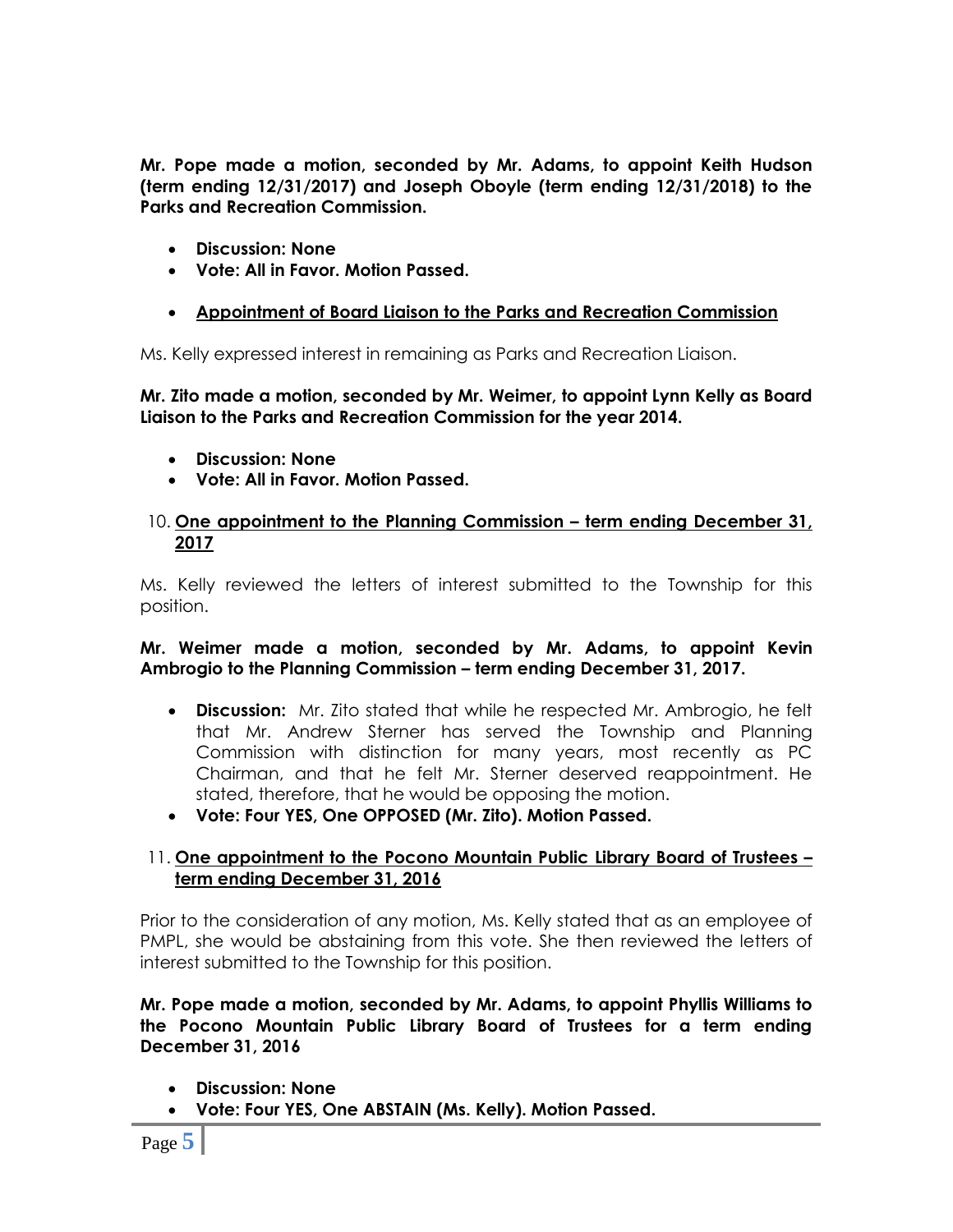### 12. **Appointment of Board Liaison to the Pocono Mountain Emergency Medical Services**

**Mr. Zito made a motion, seconded by Mr. Weimer, to appoint Fred Pope as Board Liaison to the Pocono Mountain Emergency Services for the year 2014.** 

- **Discussion: None**
- **Vote: All in Favor. Motion Passed.**

#### 13. **Three (3) annual appointments to the Pocono Mountain Regional Police Commission**

Ms. Kelly reviewed the letters of interest submitted to the Township for this position.

**Mr. Zito made a motion, seconded by Mr. Weimer, to appoint Lynn Kelly, Juan A. Adams and Jim Frutchey, Jr. to the PMRP Commission for the year 2014.** 

- **Discussion: None**
- **Vote: All in Favor. Motion Passed.**

#### 14. **Annual appointment of Vacancy Board Chairman**

Ms. Kelly reviewed the letter of interest submitted to the Township for this position.

#### **Ms. Kelly made a motion, seconded by Mr. Weimer, to appoint Gratz Washenik as Vacancy Board Chairman for the year 2014.**

- **Discussion: None**
- **Vote: All in Favor. Motion Passed.**

#### 15. **Selection of Municipal Representative and Alternate Representative to attend Council of Government Meetings**

**Ms. Kelly made a motion, seconded by Mr. Pope, to appoint Juan A. Adams as Municipal Representative for COG for the year 2014.** 

- **Discussion: None**
- **Vote: All in Favor. Motion Passed.**

**Ms. Kelly made a motion, seconded by Mr. Adams, to appoint Bill Weimer as Alternate Representative for COG for the year 2014.**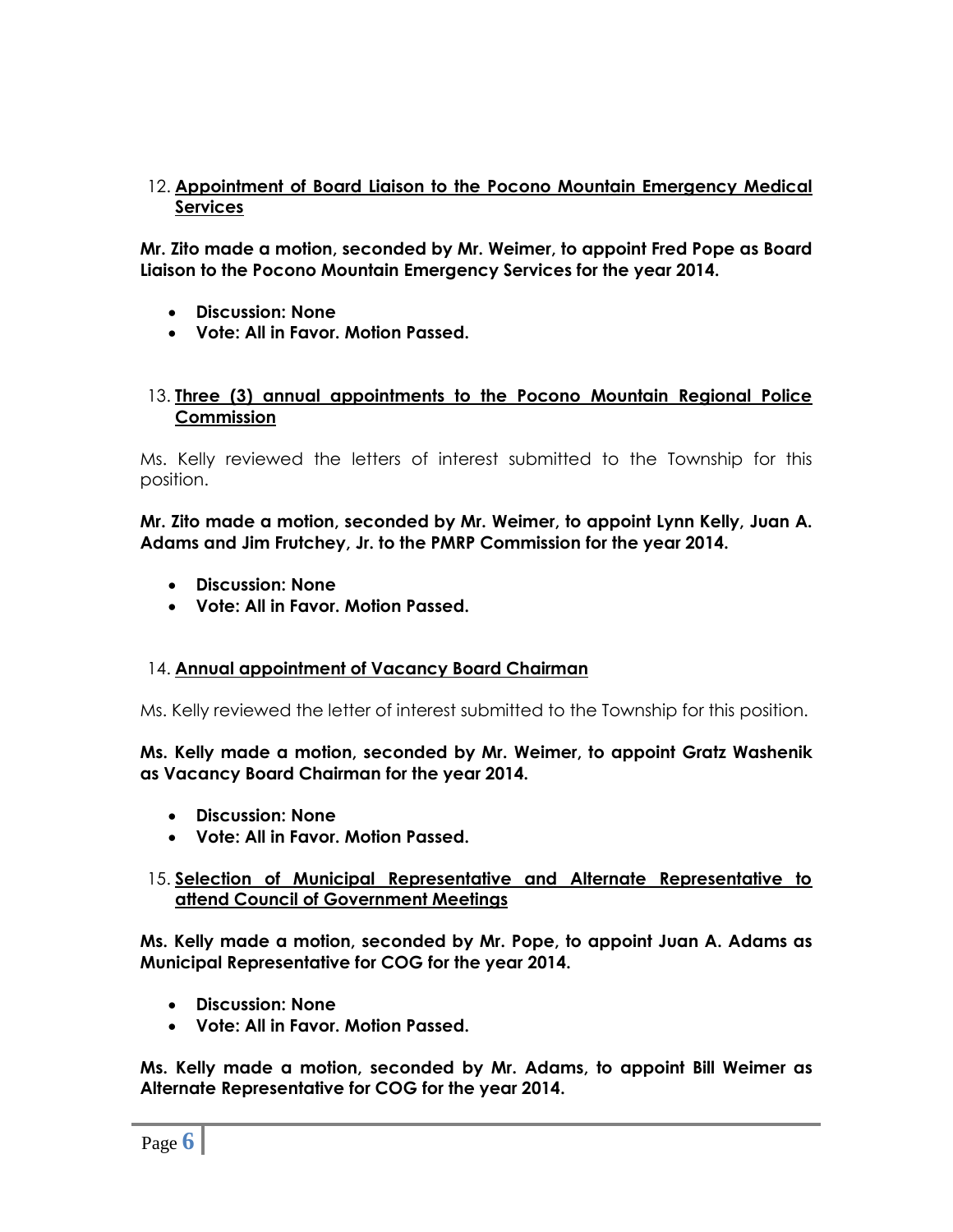- **Discussion: None**
- **Vote: All in Favor. Motion Passed.**

#### 16. **Authorization to advertise Board of Supervisors Meetings / Work Sessions for 2014**

This advertisement, if approved, would appear in the Pocono Record on Sunday, January 12, 2014. Work sessions would be held at 6:00pm the first and third Tuesdays of each month, with the exception of November  $25<sup>th</sup>$  and December 23<sup>rd</sup>. Regular meetings would be held would be held at 7:00pm the first and third Tuesdays of each month, with the exception of April 15<sup>th</sup>. On that day, both the work session and regular meeting would be cancelled due to the Pennsylvania State Association of Township Supervisors (PSATS) Convention in Hershey, PA.

#### **Mr. Pope made a motion, seconded by Mr. Adams to authorize advertising Board of Supervisors Meetings / Work Sessions for 2014.**

- **Discussion: None**
- **Vote: All in Favor. Motion Passed.**

### 17. **Establish Holidays for Township Employees 2014**

Ms. Kelly read a list of proposed Township holidays for 2014. They are as follows: Martin Luther King. Jr. Day (1/20), Presidents' Day (2/17), Good Friday (4/18), Memorial Day (5/26), July 4<sup>th</sup> (7/4), Labor Day (9/1), Veterans Day (11/11), Thanksgiving (11/27, 11/28), Christmas (12/24, 12/25) and New Year's (12/31, 1/1).

#### **Mr. Adams made a motion, seconded by Mr. Weimer to establish holidays for Township employees as presented.**

- **Discussion: None**
- **Vote: All in Favor. Motion Passed.**

At this point in the meeting Mr. Pope asked the Chair if we could revisit agenda item #2, specifically the appointment of Township Secretary, at this time.

Mr. Pope asked for further clarification on the earlier motion with regards to the proposed employment of Mrs. Frutchey. He asked for specifics regarding benefits and paid time off.

**Ms. Kelly made a motion to appoint Robert M. Zito Township Secretary at the hourly rate set by the Township Auditors for 10 hours per week and to appoint Linda Frutchey as Associate Township Secretary at the hourly rate of \$32.05 for 30 hours per week with benefits allowable for part time employees per the township personnel manual and the Affordable Care Act. Health benefits and paid holidays would remain as is, and paid time off (vacation, sick and personal) would be pro-rated to 75% of the full time rates. Mr. Pope seconded the motion**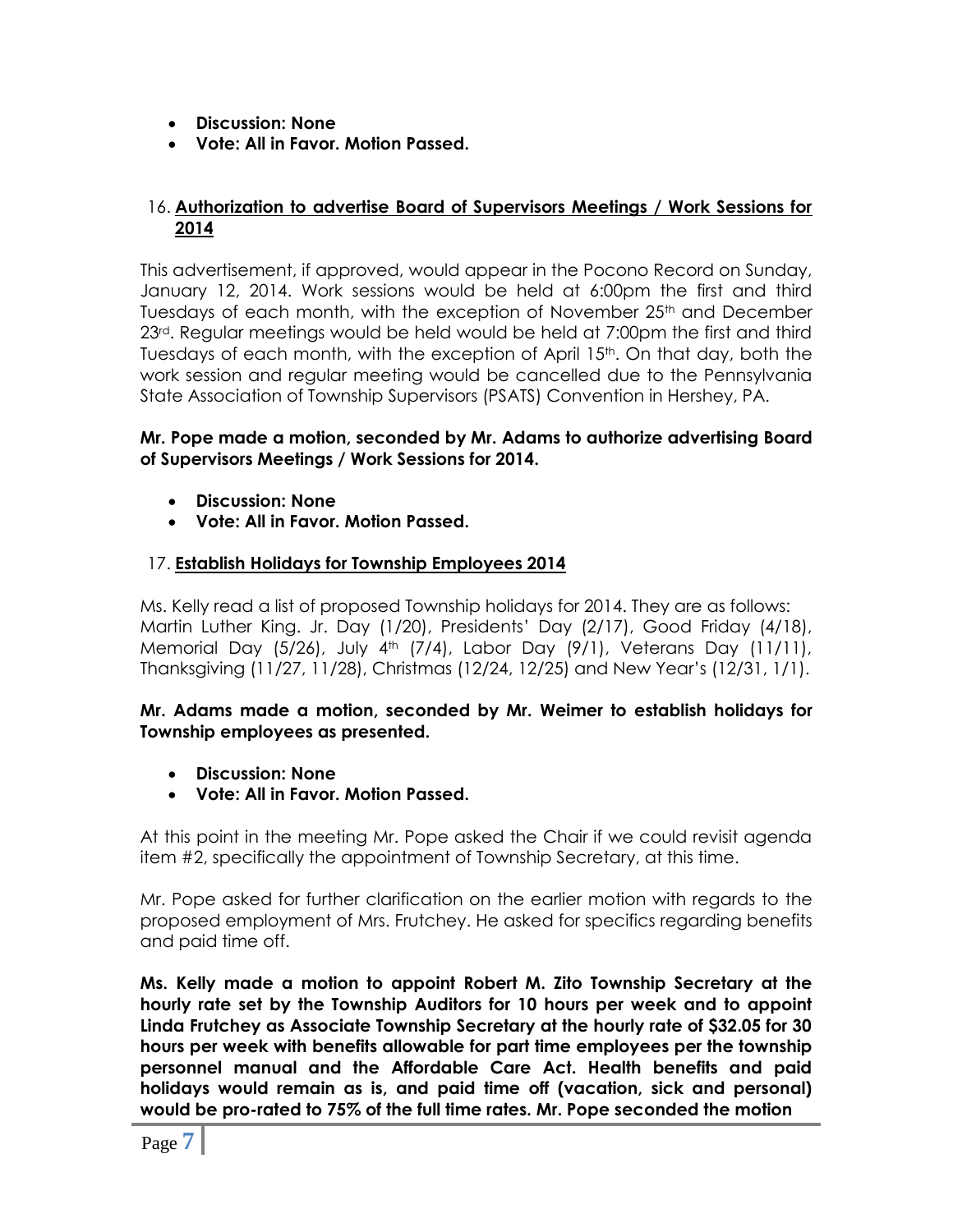- **Discussion: None**
- **Vote: The initial vote taken was not clear, as all members of the Board did not appear to cast a vote. Several members of the public suggested that a roll call vote be taken. Ms. Kelly called the roll.**
	- o **Ms. Kelly – YES**
	- o **Mr. Pope – YES**
	- o **Mr. Weimer – NO**
	- o **Mr. Adams – YES, with reluctance**
	- o **Mr. Zito – ABSTAIN**

## **The motion passed 3-1-1.**

At this point Ms. Kelly stated that the reorganizational portion of the meeting had been concluded, and the regular business meeting would begin.

## 18. **December 17, 2013 Minutes**

The minutes of December 17, 2013 were reviewed and considered for approval.

#### **Mr. Pope made a motion, seconded by Mr. Adams to approve the minutes of December 17, 2013 as presented.**

- **Discussion:** Mr. Zito noted that on page 3 "Discussion of Accumulated Sick Time", line one, "may" should read "made". All were in agreement.
- **Vote: All in Favor. Motion Passed.**

### 19. **Adoption of Township Resolution Number 02-2014 – Appointment of Certified Public Accountant**

**Mr. Adams made a motion, seconded by Mr. Pope to appoint Todd J. Bushta of Gneiding, DeSanctis Blizard & Company, LLC as an independent auditor for the fiscal year of 2013 at a compensation not to exceed \$8,000.00.**

- **Discussion:** Mr. Dave Pope asked if the motion should read "2014". The Supervisors commented that the audit would be done on the preceding year.
- **Vote: All in Favor. Motion Passed.**

### 20. **Certify Delegates and appoint one (1) Delegate to serve as the Voting Delegate to the PSATS Annual Convention**

**Ms. Kelly made a motion, seconded by Mr. Adams to certify all five Supervisors to attend the PSATS convention April 13-16, 2014 and appoint Bill Weimer to serve as Voting Delegate.**

 **Discussion:** Mr. Zito stated that in recent years, due to fiscal constraints, we limited attendance to the conference and that since our financial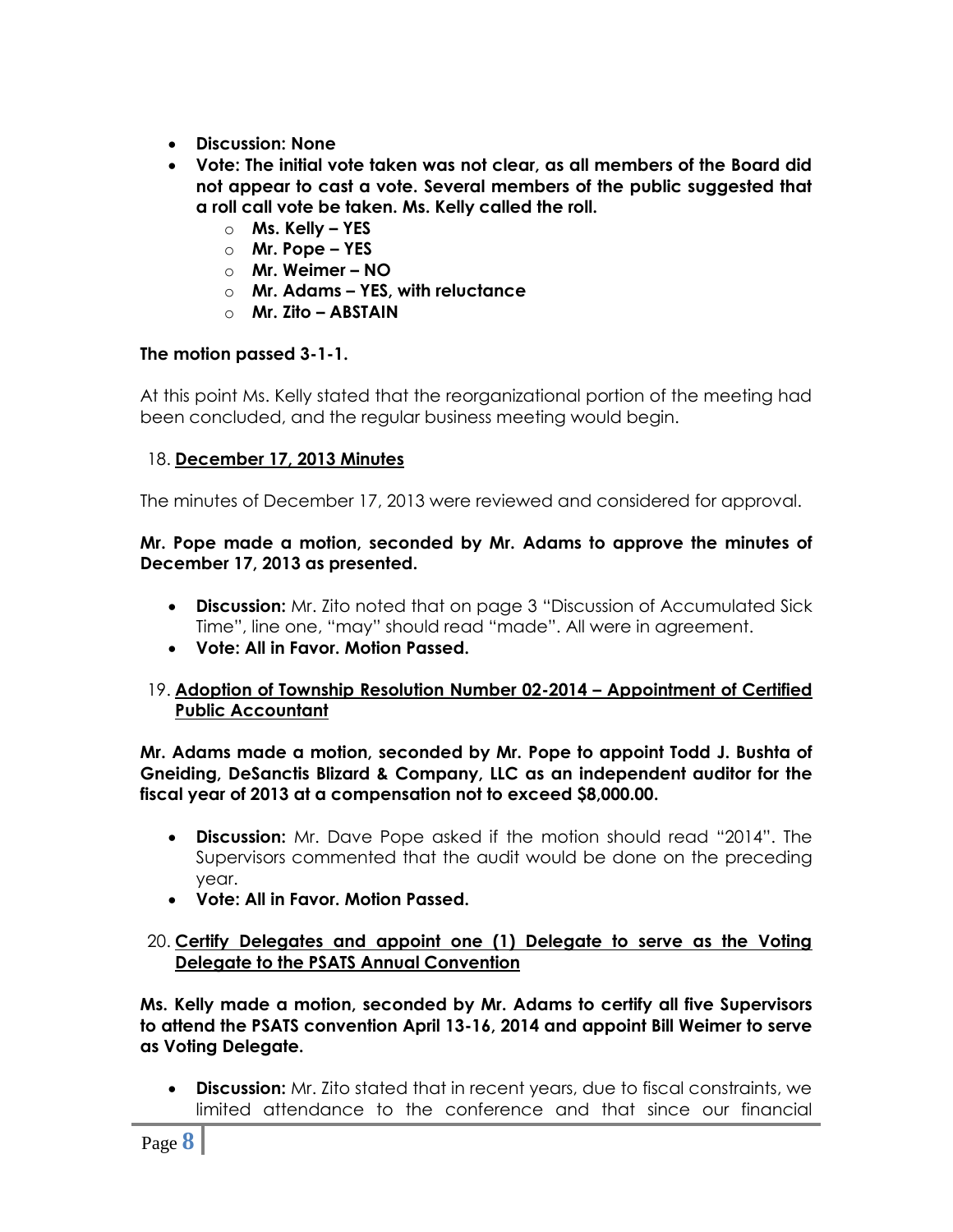position is good he would like to extend an invitation to the Township Associate Secretary, Business Manager / Controller and Treasurer to attend the convention if they chose to. After further discussion, it was also decided that Road Foreman Steve Weber should also be able to attend if he wanted. Mr. Dave Pope questioned this expenditure. Mr. Zito said he felt it was a good educational and networking opportunity for both staff and Supervisors. Mr. Dave Pope asked how much each attendee would cost the Township. Mr. Zito estimated that with hotel and meals the cost per attendee would be approximately \$750.00 - \$1,000.00. Mr. Dave Pope said he did not agree with this potential expenditure.

**The original motion and second were amended as follows:**

**Ms. Kelly made a motion, seconded by Mr. Adams to certify all five Supervisors, Associate Secretary, Business Manager / Controller, Treasurer and Road Foreman to attend the PSATS convention April 13-16, 2014 and appoint Bill Weimer to serve as Voting Delegate.**

- **Vote: All in Favor. Motion Passed.**
- 21. **Authorization to BCM Engineers to prepare Municipal Wasteload Management (Chapter 94) Report for calendar year 2013**

**Mr. Pope made a motion, seconded by Mr. Adams to authorize BCM Engineering to prepare Municipal Wasteload Management (Chapter 94) Report for calendar year 2013**

- **Discussion: None**
- **Vote: All in Favor. Motion Passed.**

### 22. **Award of Bid – Packaged Terminal Heat Pumps**

Mr. Hein summarized the bids received on Friday, January 3, 2014. The low bidder was L.H. Reed & Sons, Inc., with a bid of \$20,699.00. He also said that Engineer Russ Kresge stated, in writing, that they were qualified, and that he recommended their bid be accepted.

### **Mr. Adams made a motion, seconded by Mr. Weimer to award the Packaged Terminal Heat Pump bid to L.H. Reed, Inc., at a cost of \$20,699.00.**

- **Discussion:** Mr. Hein was asked where L.H. Reed & Sons, Inc. was located. He replied that they were located in Honesdale, PA.
- **Vote: All in Favor. Motion Passed.**

## 23. **Update on the Electric Power Distribution Problem**

Mr. Hein updated the Supervisors on the power problems at the Municipal Building. There were several repair options presented to the Supervisors. Both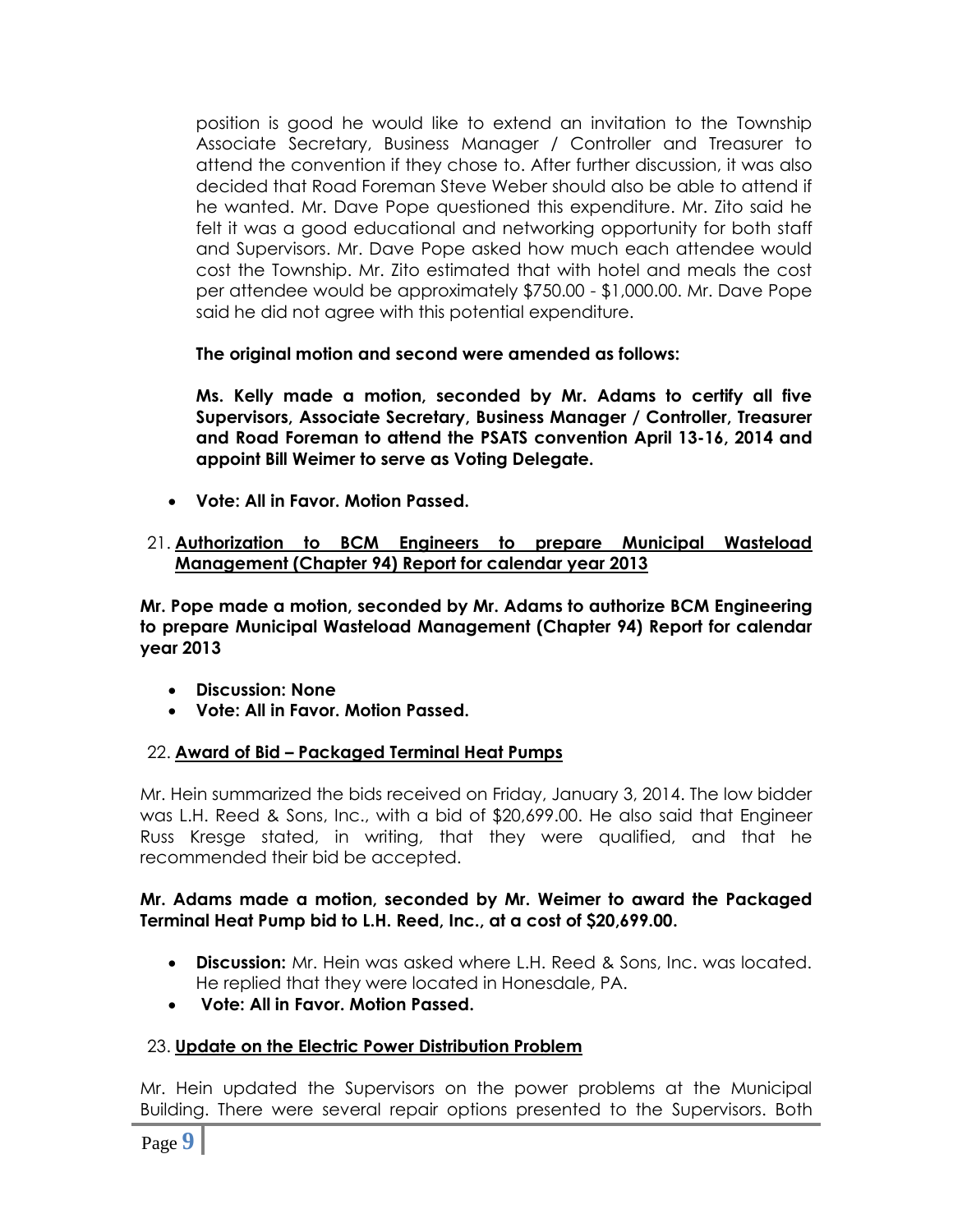options included labor from Vincent Piacente Electrical and the Coolbaugh Township DPW, and materials purchased by the Township. The first option was a full replacement of the damaged line, at an approximate total cost of \$48,627.00. The second option was a repair and splicing of the line, at an approximate total cost of \$19,100.00.

 **Discussion:** A lengthy discussion followed. Both Mr. Fred Pope and Mr. Dave Pope questioned the wisdom of splicing and repairing the damaged wire and felt it would be much better, in the long run to replace the entire run of wire when the ground was open.

### **Mr. Pope made a motion, seconded by Mr. Zito to go with "Option 1" to correct the electrical power distribution problem at the Municipal Center, at a cost not to exceed \$50,000.00.**

**Vote: All in Favor. Motion Passed.**

## 24. **Business Manager / Controller Financial Report**

Mr. Hein gave a brief summary of his written financial report, covering the period through November 30, 2013.

- General Fund revenues 89% of budget.
- Real Estate tax collections are over \$300,000.00 more than in 2012.
- General Fund expenses 77% of budget.
- Debt service payment being made as scheduled.
- Sewer revenues 94% of budget.
- Sewer expenses 93% of budget.
- Capital project moving forward as planned.

## 25. **Current Obligations**

Before them, the Supervisors had details of the Township's current obligations totaling \$382,184.96. The monthly expenditure to Pocono Mountain Regional Police of \$179,594.51 (check # 2258) was the largest expenditure to be approved.

## **Mr. Adams made a motion, seconded by Ms. Kelly to pay current obligations in the amount of \$382,184.96.**

- **Discussion: None.**
- **Vote: All in Favor. Motion Passed.**

## 26. **Other Business**

Ms. Kelly spoke of the holiday event held by the Pocono Mountains Municipal Airport. In response to questions raised by the public at the preceding Township meeting, she stated that she was told that the reception was paid for by private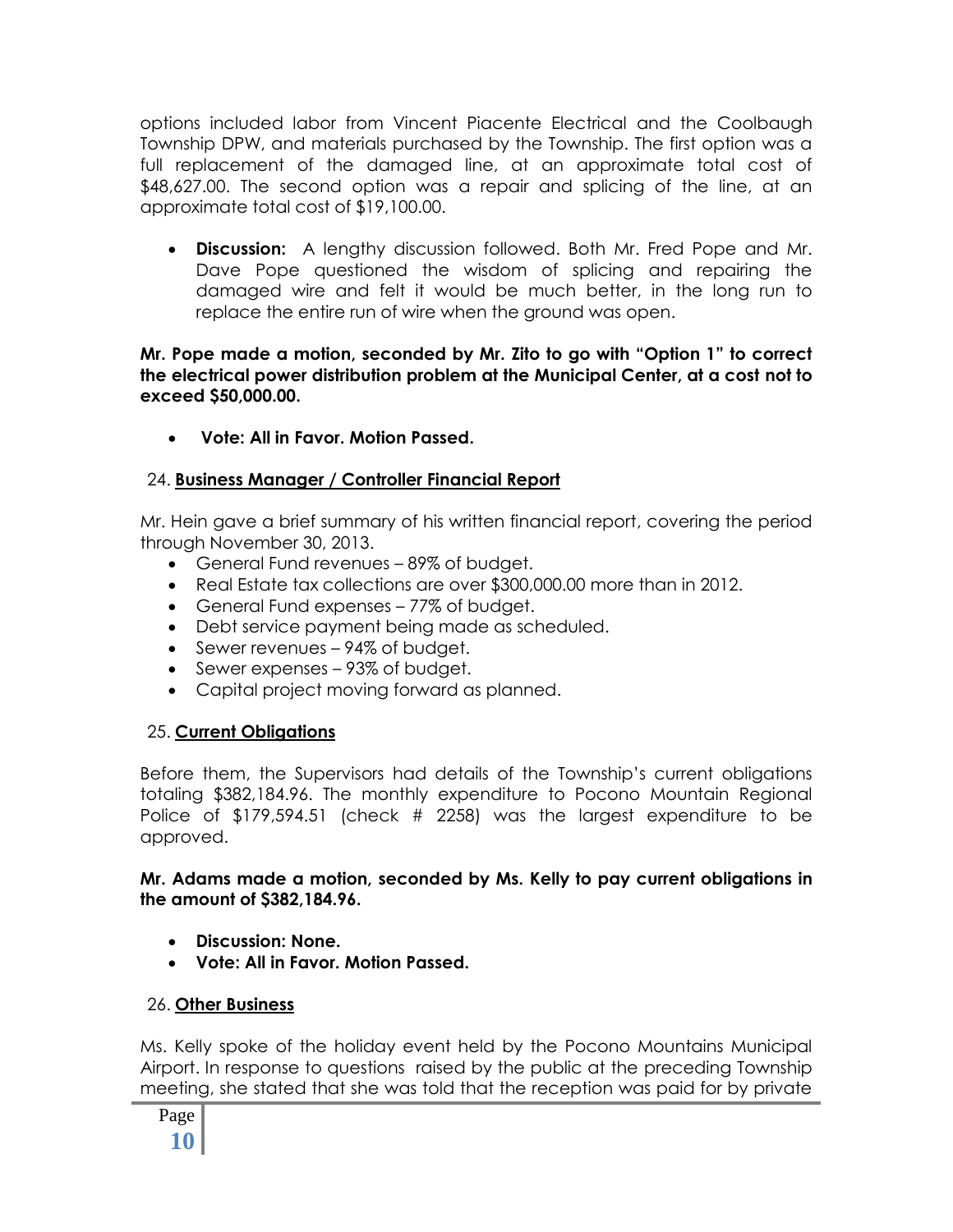citizens, that the police officers who attended were on their lunch hour and that the Chief did use a PMRP vehicle to attend the event.

Mr. Hein told the Supervisors that the current rental lease between the Township and Magisterial Judge Fluegel's office was signed by the County and was awaiting signatures by the Township.

Ms. Kelly announced the following upcoming meetings:

- Board of Auditors 1/7 @ 4:00PM
- Planning Commission 1/13 @ 7PM
- EAC, followed by Parks & Recreation 1/28 @ 7PM

## 27. **Public Input**

Mr. Dave Pope – Felt that the hourly wage the Supervisors approved for the Associate Secretary's position was extravagant.

Ms. Michelle Fairservice – Relating to the Associate Township Secretary's position, approving holiday pay for a part time job was now setting a precedent and that she felt all part time and seasonal employees should now get holiday pay.

Ms. Williams – Asked about how work would be divided between the Township Secretary and the Associate Secretary. Mr. Zito stated the responsibility of delegating work would be his, and that he would take responsibility for all work getting done. He said that while technically Mrs. Frutchey would be working "for" him, in reality he viewed her as working "with" him.

Mr. Dave Pope – Asked about the status of the new light pole on Laurel Drive. Mr. Weimer said that he would look into it.

Ms. Fairservice – Stated that she did not agree that the Airport's party was a "community event", since it was by invitation only. She then asked that since it had been previously stated that Chief Lewis had used a PMRP vehicle to attend the function and that his daughter attended the event with him, riding in that same vehicle, if there was a policy in place to prohibit this, due to the potential of the Chief being called away on an emergency, and liability grounds. She said that police are public servants who need to set a proper example of conduct. She further questioned the need for PMRP to go to an outside vendor to maintain its website, as there should be qualified personnel within the department to handle it internally, as we have done at the Township. Ms. Kelly said she would ask the Police Commission about the process by which this outside vendor was chosen. Ms. Fairservice asked about the 2014 PMRP Budget. Ms. Kelly said that the 2014 PMRP budget was approved by the Police Commission on December 30th. Ms. Fairservice said that it should have been sent to the Township earlier to allow for proper review.